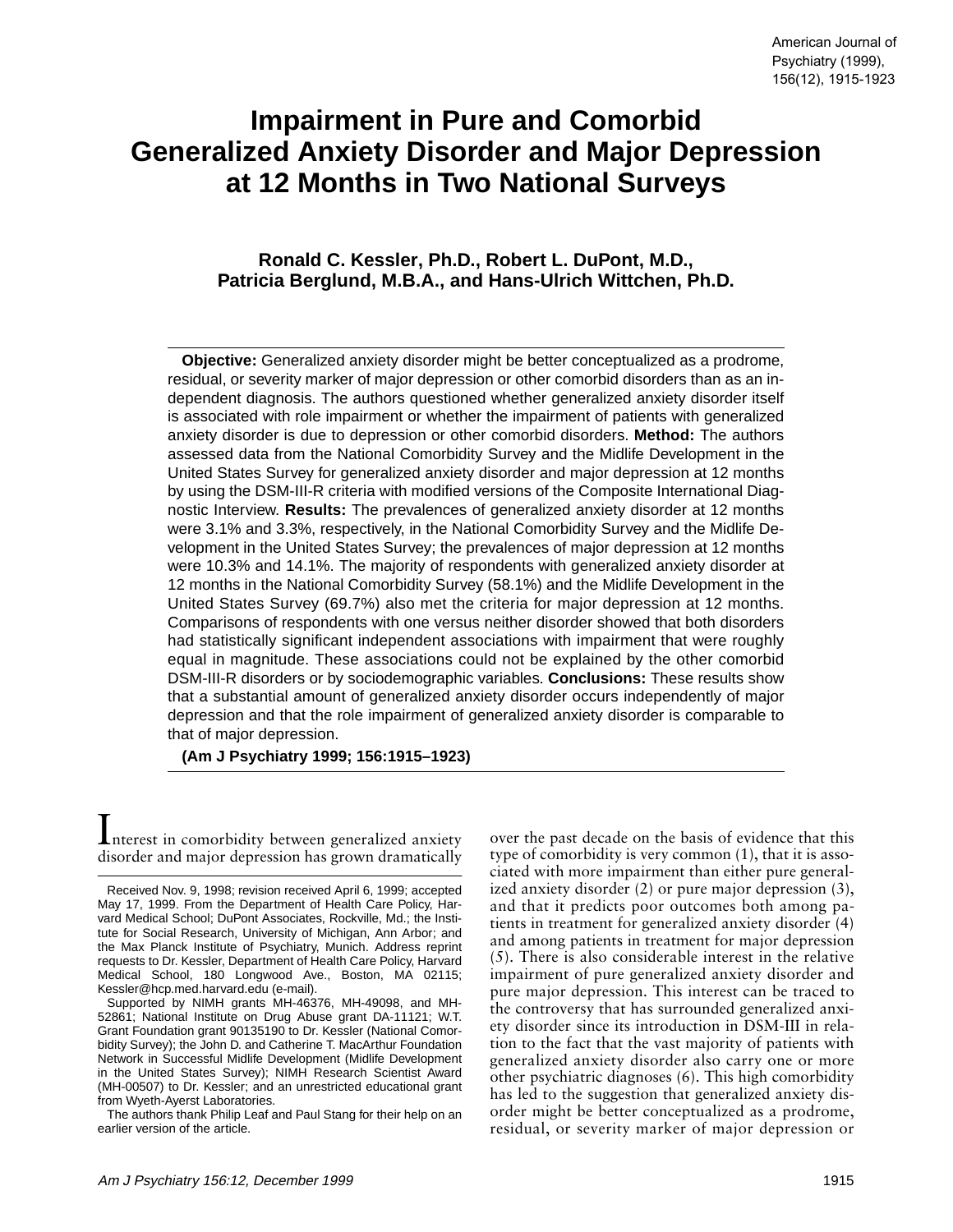other comorbid disorders than as an independent diagnosis (7, 8). An issue central to this nosological debate is whether generalized anxiety disorder itself is associated with role impairment or whether the impairment of patients with generalized anxiety disorder is due to depression or other comorbid disorders (9).

Some information about the relative impairment of generalized anxiety disorder and major depression can be gleaned from three studies of untreated mental disorders among primary care patients (10–12). All three of these studies found that both "pure" major depression and "pure" generalized anxiety disorder, defined as current episodes of these disorders in the absence of any of the other mood, anxiety, or substance use disorders assessed in the surveys, were associated with meaningful levels of impairment in a number of life domains. For example, Ormel et al. (10) found that mean numbers of disability days in the past month were much higher among primary care patients with pure generalized anxiety disorder (4.4 days) and pure major depression (6.3 days) than among patients with none of the psychiatric disorders assessed in their survey (1.7 days), whereas Schonfeld et al. (12) found that mean age-sex adjusted scores on the 36-item Medical Outcomes Study Short-Form General Health Survey (13) scale of social functioning (possible score of 0–100) were much lower (a high score is indicative of good functioning) among primary care patients with pure generalized anxiety disorder (71.0) and pure major depression (60.3) than among those with none of the psychiatric disorders assessed in their survey (83.6).

The impairment associated with pure major depression is greater and more varied than that associated with pure generalized anxiety disorder in two of these studies (11, 12). However, the reliability of these findings can be questioned based on the fact that the numbers of patients with pure disorders in these studies were quite small: only four cases in one study (11) and 14 in the other (12) with pure generalized anxiety disorder and only 25 in the one study (11) and 54 in the other (12) with pure depression. Differences in the magnitude of impairment associated with pure generalized anxiety disorder and pure major depression were much smaller in the study by Ormel et al. (10), which included considerably larger numbers of respondents with pure generalized anxiety disorder (N=272) and pure major depression (N=438). Aggregate impairment of generalized anxiety disorder and major depression was also quite similar in a large primary care study carried out by Spitzer et al. (14) that did not distinguish between pure and comorbid patient cases.

It is important to note that the evaluations of comorbidity in all of these studies included other psychiatric disorders in addition to generalized anxiety disorder and major depression. Given the much higher prevalence of comorbidity between generalized anxiety disorder and major depression than with other types of anxiety-mood comorbidity (15), it is desirable to obtain more focused general population data to evaluate

the separate and joint effects of these two disorders as well as to evaluate the effects of broader comorbidities in the general population. The current report presents data of this sort on work and social role impairment and perceived mental health status from two large nationally representative general population surveys, the National Comorbidity Survey (16) and the Midlife Development in the United States Survey (17).

# **METHOD**

## Samples

The National Comorbidity Survey is a nationally representative household survey of 8,098 persons age 15 to 54 years in the noninstitutionalized civilian population of the 48 coterminous United States, along with a representative supplemental sample of students living in campus group housing. The National Comorbidity Survey was administered to 8,098 respondents between September 1990 and February 1992 in face-to-face, in-home interviews. The response rate was 82.4%. A part two subsample of 5,877 respondents, consisting of all those with any Composite International Diagnostic Interview diagnosis and a random subsample of others, was administered a series of questions about the risk factors and consequences of psychiatric disorders. The data on impairment reported here are from the part two subsample. These data have been weighted to adjust for differential probabilities of selection and nonresponse. More details on the National Comorbidity Survey design, field procedures, and sample weights were reported elsewhere (16, 18).

The Midlife Development in the United States Survey is a nationally representative survey of 3,032 persons age 25–74 years in the noninstitutionalized civilian population of the 48 coterminous United States. The Midlife Development in the United States Survey was carried out by the John D. and Catherine T. MacArthur Foundation Network on Successful Midlife Development between January 1995 and January 1996. All respondents completed a 30-minute telephone interview (70.0% response rate) and filled out two mailed questionnaires estimated to take a total of about 90 minutes to complete (86.8% conditional response rate in the subsample of telephone respondents). The overall response rate (0.700×0.868) was 60.8%. The data reported here were weighted to adjust for differential probabilities of selection and nonresponse. More details on the Midlife Development in the United States Survey design, field procedures, and sampling weights are available elsewhere (17).

#### Diagnostic Assessment

National Comorbidity Survey diagnoses are based on a modified version of the Composite International Diagnostic Interview (19), a fully structured interview designed to be administered by interviewers who are not clinicians and to generate diagnoses according to the definitions and criteria of both DSM-III-R and ICD-10. The current report uses DSM-III-R criteria. Although the focus is on the prevalences of generalized anxiety disorder and major depression within the year prior to the interview (prevalences at 12 months), we also controlled for prevalences of the other disorders assessed in the National Comorbidity Survey at 12 months. These included other anxiety disorders (panic disorder, simple phobia, social phobia, agoraphobia, and posttraumatic stress disorder), mania, substance use disorders (alcohol and drug abuse and dependence), and nonaffective psychosis. Diagnoses were made without hierarchy rules. A National Comorbidity Survey clinical reappraisal study found good test-retest reliability and procedural validity of all of the diagnoses compared to clinical reassessments (20), with the exceptions of mania and nonaffective psychosis. On the basis of the finding that the Composite International Diagnostic Interview validly assesses only manic patients with a euphoric-grandiose symptom profile (21), our control for mania was limited to this subtype of manic patients. On the basis of the finding that the Composite International Diagnostic Interview substantially overdiagnoses nonaffective psychosis (22),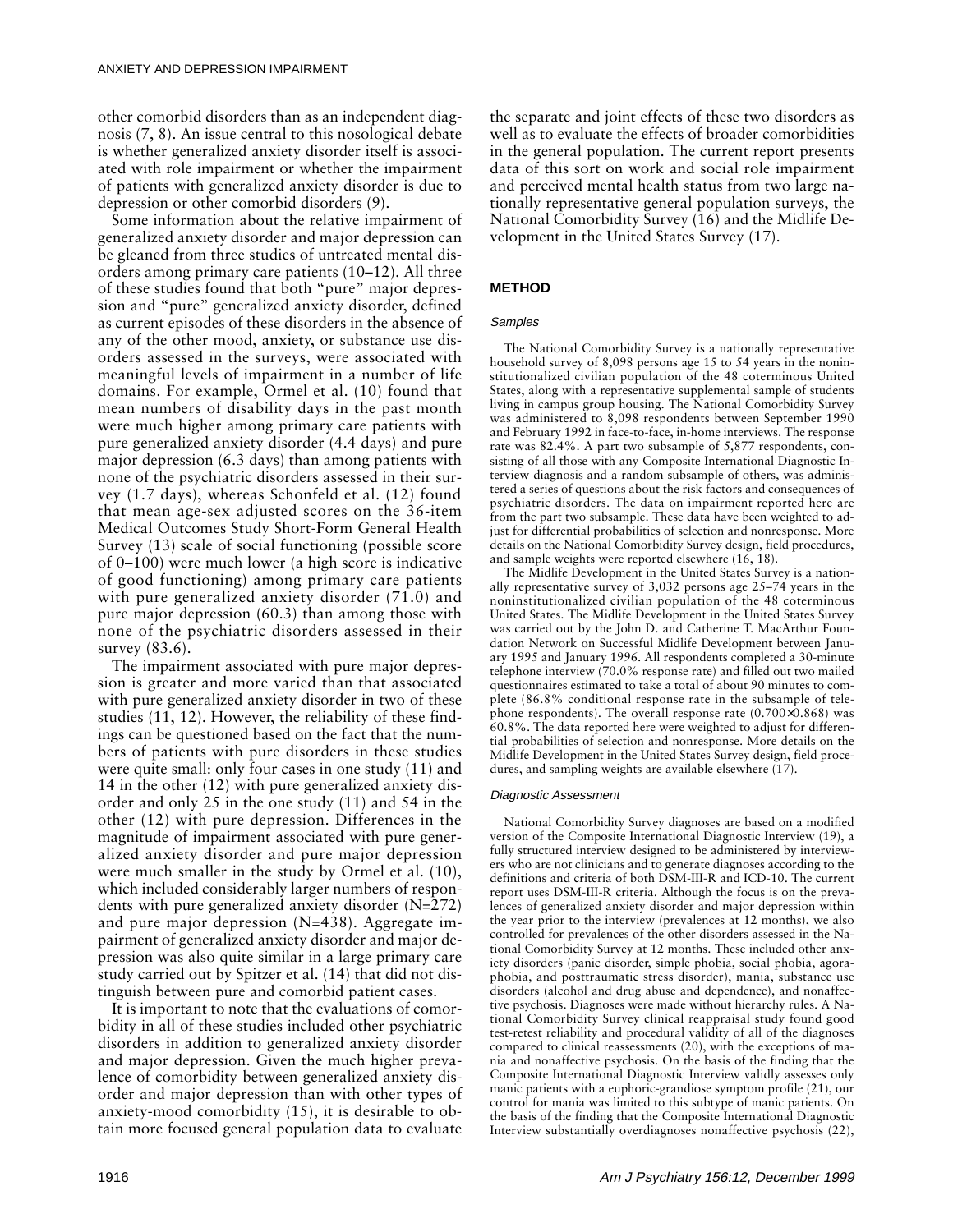our control for nonaffective psychosis was based on clinical reinterviews with all National Comorbidity Survey respondents who screened positive for nonaffective psychosis in the Composite International Diagnostic Interview.

The DSM diagnostic hierarchy rule for generalized anxiety disorder and major depression stipulates that an episode of generalized anxiety that occurs exclusively within a major depressive episode is not classified as generalized anxiety disorder. This rule was put into use in the National Comorbidity Survey in a series of three questions asked of all respondents who met the criteria for generalized anxiety disorder without hierarchy and major depression. The first asked whether the generalized anxiety disorder never, sometimes, or always occurred during times when the respondent was depressed. If it occurred sometimes or always, the second question asked which syndrome started first during these episodes of overlapping symptoms—the depression, the anxiety, both at the same time, or it varied. The third question was similar to the second except that it asked which symptoms ended first when and if either of them ever resolved. Only 4.6% of the National Comorbidity Survey respondents with comorbid generalized anxiety disorder at 12 months (without hierarchy) and major depression reported that their episodes of generalized anxiety disorder occurred exclusively within their episodes of major depression.

The Midlife Development in the United States Survey diagnoses were based on the Composite International Diagnostic Interview Short Form scales (23), a series of diagnosis-specific scales that were developed from item-level analyses of the Composite International Diagnostic Interview questions in the National Comorbidity Survey. The Composite International Diagnostic Interview Short Form scales were designed to reproduce the full Composite International Diagnostic Interview diagnoses as exactly as possible with only a small subset of the original questions. Comparison of the Composite International Diagnostic Interview Short Form classifications of generalized anxiety disorder with the full Composite International Diagnostic Interview classifications in the National Comorbidity Survey yielded a sensitivity of 96.6%, a specificity of 99.8%, and 99.6% overall agreement. A comparison of the Composite International Diagnostic Interview Short Form classifications of major depression with the full Composite International Diagnostic Interview classifications in the National Comorbidity Survey yielded a sensitivity of 89.6%, a specificity of 93.9%, and an overall agreement of 93.2%. Additional Composite International Diagnostic Interview Short Form diagnoses at 12 months included in the Midlife Development in the United States Survey are panic disorder (with or without agoraphobia), alcohol abuse and dependence, and drug abuse and dependence.

#### Measures of Impairment

Three measures of impairment were considered in this study. The first dealt with perceived mental health on the basis of parallel questions in both surveys that asked respondents to rate their mental health as excellent, very good, good, fair, or poor. A separate dichotomous version of this scale was created as an outcome for logistic regression analysis by assigning respondents who reported either fair or poor mental health a code of one and all others a code of zero.

The next measure dealt with work role impairment on the basis of two parallel questions in which respondents were asked about work loss and work cutback in the past month. Work loss was assessed by asking respondents how many days in the past month they were totally unable to work or carry out their normal daily activities because of problems with their emotions, nerves, or mental health. Work cutback was assessed by asking respondents how many days in the past month, exclusive of work loss days, they had to cut back on the amount of work they got done or did not get as much done as usual because of problems with their emotions, nerves, or mental health. Responses to the two questions were summed and collapsed into the categories 0, 1 to 2, 3 to 5, and 6 or more work impairment days. A separate dichotomous variable was created as an outcome for logistic regression analysis by assigning respondents with six or more combined work loss and work cutback days a code of one and all others a code of zero.

The last measure dealt with social role impairment on the basis of previously developed six-item scales of social support and negative social interaction (24). These scales were used to assess impairment in relationships with friends and relatives. The social support scale asked respondents to rate the following items with response categories of a lot, some, a little, and not at all: "How much friends and relatives…1) really care about you, 2) understand the way you feel about things, and 3) appreciate you. 4) How much can you rely on them for help if you have a serious problem? 5) How much can you open up to them if you need to talk about your worries? and 6) How much can you relax and be yourself around them?" The negative social interaction scale asked respondents to rate the following items with response categories of often, sometimes, rarely, and never: "How often do your friends and relatives 1) make too many demands on you, 2) make you feel tense, 3) argue with you, 4) criticize you, 5) let you down when you are counting on them, and 6) get on your nerves?"

Scores on the social support scale were reversed, so that low support had the highest score, and scores were summed with the negative interaction scale. The total score was then divided into four discrete categories on the basis of total sample percentiles of 0%–50% (lowest social role impairment), 51%–80%, 81%–90%, and 91% or higher (highest role impairment). A separate dichotomous measure of extreme social role impairment was also created as an outcome variable for logistic regression analysis by assigning respondents with answers in the 90%-or-higher range a code of one and all others a code of zero.

#### Analysis

Simple cross-tabulations were used to estimate the overlap between generalized anxiety disorder and major depression at 12 months. Conditional logistic regression analysis was then used to estimate the associations of generalized anxiety disorder and major depression at 12 months with measures of impairment in subsamples that differed in the presence or absence of the other disorder. All equations controlled for the other DSM-III-R disorders assessed in the surveys as well as for sociodemographic variables (age, gender, education, race/ethnicity, employment status, marital status, and urbanicity). Finally, a series of equations was estimated in the subsample of National Comorbidity Survey respondents with comorbid generalized anxiety disorder and major depression at 12 months to investigate whether temporal priority of one disorder over the other in age at first onset or timing of onset or offset within episodes significantly predicted the impairment.

Significance tests for individual coefficients were computed by using jackknife repeated replications (25) to estimate standard errors that adjusted for design effects introduced by the clustering (only in the National Comorbidity Survey as there was no geographic clustering in the Midlife Development in the United States Survey because it used a telephone sampling frame rather than a multistage area frame) and weighting of observations. Jackknife repeated replication is one of several methods that uses simulations of coefficient distributions in subsamples to generate empirical estimates of standard errors and significance tests. These estimates were used to compute 95% confidence intervals for unstandardized linear regression coefficients as well as for odds ratios obtained by exponentiating logistic regression coefficients. Tests for the significance of sets of predictors taken together were computed by using Wald chi-square tests. Design effects were introduced into these calculations by basing the Wald tests on coefficient variance-covariance matrices obtained from jackknife repeated replication simulations. All evaluations of statistical significance were made at the 0.05 level by using z tests, two-tailed.

## **RESULTS**

The majority of respondents with generalized anxiety disorder at 12 months in both the National Comorbidity Survey (58.1%) and the Midlife Development in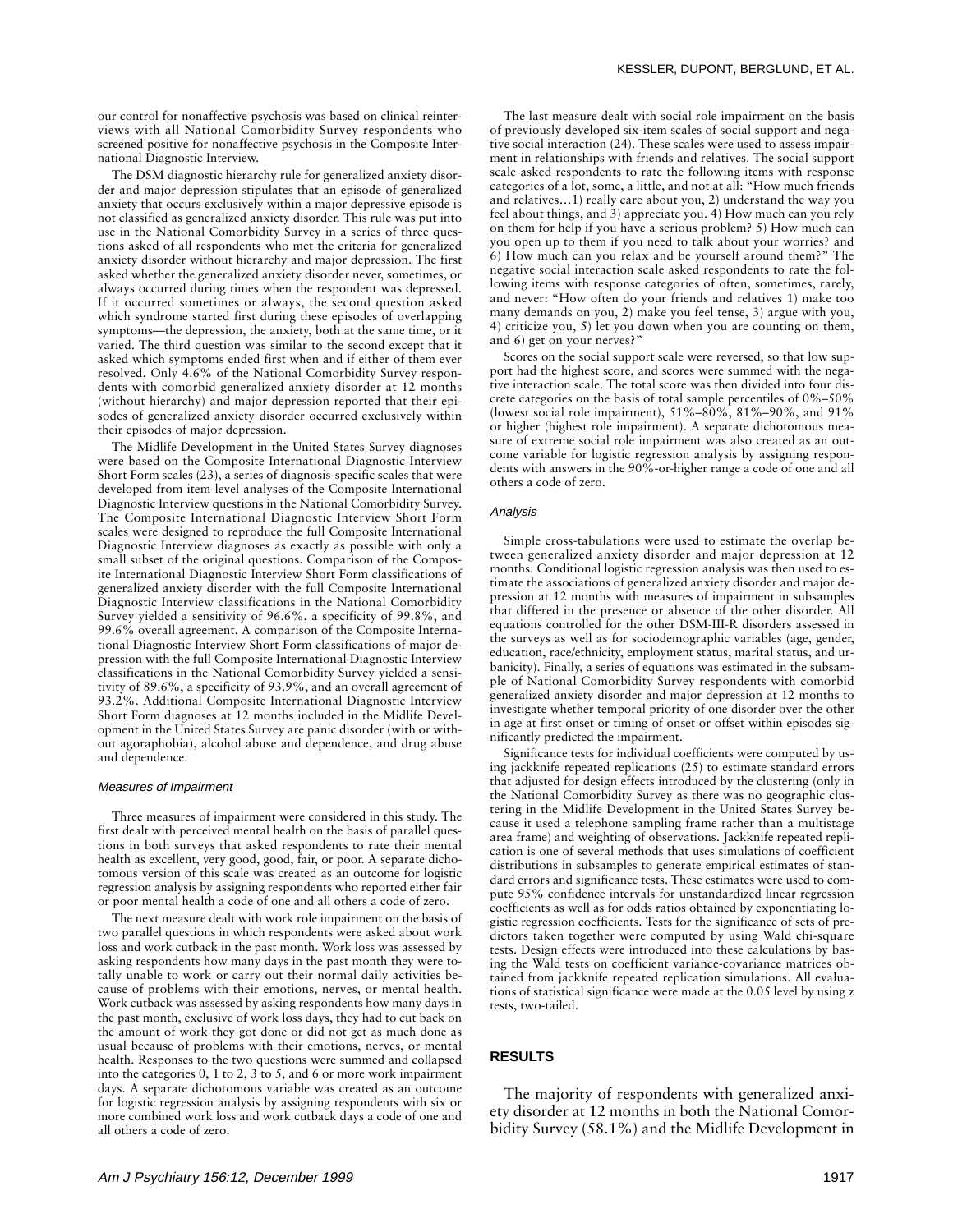**FIGURE 1. Prevalence and Comorbidity of Generalized Anxiety Disorder and Major Depression at 12 Months in Two National General Population Surveys**

**Generalized Anxiety Disorder Without Major Depression** National Comorbidity Survey Prevalence=1.3%, SE=0.2% Midlife in the U.S. Survey **Generalized Anxiety Disorder With Major Depression** National Comorbidity Survey Prevalence=1.8%, SE=0.2% Midlife in the U.S. Survey Prevalence=2.3%, SE=0.2% **Major Depression Without Generalized Anxiety Disorder** National Comorbidity Survey Prevalence=8.5%, SE=0.6% Midlife in the U.S. Survey **Generalized Anxiety Disorder** National Comorbidity Survey Prevalence=3.1%, SE=0.3% Midlife in the U.S. Survey Prevalence=3.3%, SE=0.3% **Major Depression**  National Comorbidity Survey Prevalence=10.3%, SE=0.6% Midlife in the U.S. Survey Prevalence=14.1%, SE=0.9%

the United States Survey (69.7%) also had major depression at 12 months, whereas 17.5% of the respondents with major depression also had generalized anxiety disorder in the National Comorbidity Survey and 16.3% in the Midlife Development in the United States Survey (figure 1).

Prevalence=11.8%, SE=0.5%

Prevalence=1.0%, SE=0.1%

Scores on the measures of impairment are presented in table 1. There is good consistency in results across the two surveys. In comparison with respondents in all three categories of disorder, the impairment of respondents with neither disorder is substantially lower than that of respondents with one or both disorders. Furthermore, the impairment of respondents with only one of the two disorders is consistently lower than that of respondents with both disorders, although this pattern is weak for social role impairment in the National Comorbidity Survey.

Data on the associations between pure generalized anxiety disorder and pure major depression and impairment, adjusted for other comorbid disorders and for sociodemographic variables, are presented in table 2. The first four columns report associations involving pure generalized anxiety disorder. Five of these six coefficients show that generalized anxiety disorder is associated with higher impairment than that found among respondents who do not have generalized anxiety disorder. Three of these five coefficients are statistically significant at the 0.05 level. The exception is social role impairment in the Midlife Development in the United States Survey, where there is no meaningful elevation among respondents with generalized anxiety disorder. The next four columns report associations involving pure major depression. All of these coefficients show that major depression is associated with significantly higher impairment than that found among respondents who do not have major depression. Comparison of the impairment associated with pure generalized anxiety disorder and pure major depression is reported in the last four columns of the table. None of these differences is statistically significant.

Data on the incremental effects of generalized anxiety disorder or major depression in the subsample of respondents with the other disorder are presented in table 3. The first four columns report associations involving the incremental effects of generalized anxiety disorder over and above those of major depression. Five of the six coefficients show that generalized anxiety disorder and major depression are associated with higher impairment than that found among depressed respondents who do not have generalized anxiety disorder. Three of these five are significant at the 0.05 level. The exception is social role impairment in the National Comorbidity Survey, in which the odds ratio is not meaningfully different from 1.0. The next four columns report associations involving the incremental effects of major depression over and above those of generalized anxiety disorder. Five of the six coefficients show that generalized anxiety disorder and major depression are associated with higher impairment than that found among respondents with pure generalized anxiety disorder. Two of these coefficients are significant at the 0.05 level. The exception is social role impairment in the National Comorbidity Survey, in which the odds ratio is 1.0.

Finally, we carried out more detailed analyses of the National Comorbidity Survey data to consider the possibility that the impairment associated with comorbid generalized anxiety disorder and major depression differs depending on which of the two disorders is primary and which is secondary. Similar analyses could not be carried out in the Midlife Development in the United States Survey because data on the primary-secondary distinction were not collected in that survey. Because this distinction is defined in several different ways (26), the analyses were carried out by estimating a series of three different models to predict impairment in the subsample of respondents who had both generalized anxiety disorder and major depression at 12 months and controlling for other DSM-III-R disorders at 12 months and sociodemographic variables.

The first of these models introduced information about whether age at onset of generalized anxiety disorder was before, after, or at the same age at onset as major depression. This information is not significantly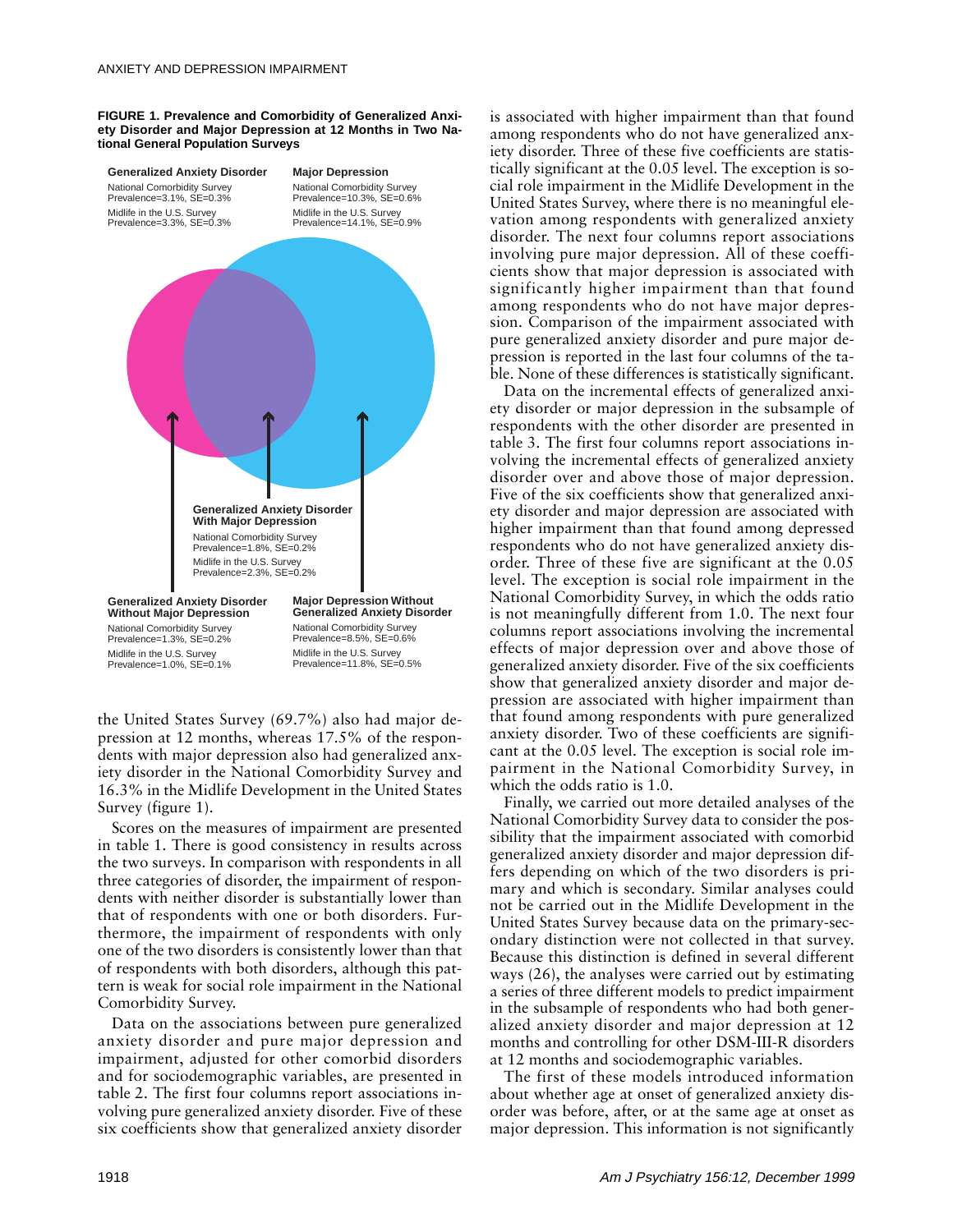| TABLE 1. Impairment Associated With Generalized Anxiety Disorder and Major Depression at 12 Months in Two National General |  |  |  |  |
|----------------------------------------------------------------------------------------------------------------------------|--|--|--|--|
| <b>Population Surveys</b>                                                                                                  |  |  |  |  |

|                                                 |                                            |                         |                    |      |         |                         |         |             |                 |                         | Neither  |           |
|-------------------------------------------------|--------------------------------------------|-------------------------|--------------------|------|---------|-------------------------|---------|-------------|-----------------|-------------------------|----------|-----------|
|                                                 |                                            | <b>Major Depression</b> |                    |      |         |                         |         | Generalized |                 | Major Depression        |          |           |
|                                                 | and Generalized<br><b>Anxiety Disorder</b> |                         | Major Depression   |      |         | <b>Anxiety Disorder</b> |         |             | nor Generalized |                         |          |           |
|                                                 |                                            |                         |                    | Only |         |                         | Only    |             |                 | <b>Anxiety Disorder</b> |          |           |
|                                                 | Measure<br>Present                         |                         | Measure<br>Present |      | Measure |                         |         |             |                 | Measure                 |          |           |
|                                                 |                                            |                         |                    |      |         |                         | Present |             |                 | Present                 |          |           |
| Study and Measure of Impairment                 | N                                          | $\%$                    | <b>SE</b>          | N    | $\%$    | <b>SE</b>               | N       | %           | <b>SE</b>       | N                       | %        | <b>SE</b> |
| National Comorbidity Survey                     | 99                                         |                         |                    | 489  |         |                         | 92      |             |                 | 5,217                   |          |           |
| Perceived mental health                         |                                            |                         |                    |      |         |                         |         |             |                 |                         |          |           |
| Excellent                                       |                                            | 8.8                     | 3.3                |      | 9.6     | 1.4                     |         | 15.8        | 6.2             |                         | 33.2 0.8 |           |
| Very good                                       |                                            | 17.8 4.7                |                    |      | 30.9    | 2.1                     |         | 24.8        | 6.0             |                         | 41.0     | 1.0       |
| Good                                            |                                            | 37.9                    | 4.1                |      | 39.7    | 2.4                     |         | 30.1        | 4.9             |                         | 21.1     | 0.1       |
| Fair or poor                                    |                                            | 35.5 3.7                |                    |      | 19.7    | 1.8                     |         | 29.3        | 6.0             |                         | 4.7      | 0.4       |
| Past month's work impairment (days)             |                                            |                         |                    |      |         |                         |         |             |                 |                         |          |           |
| 0                                               |                                            | 58.2                    | 6.2                |      | 75.3    | 2.1                     |         | 78.2        | 4.2             |                         | 94.7     | 0.3       |
| 1 or 2                                          |                                            | 8.1                     | 2.6                |      | 5.3     | 1.0                     |         | 7.9         | 3.1             |                         | 2.1      | 0.2       |
| $3 - 5$                                         |                                            | 11.8 3.9                |                    |      | 9.4     | 1.8                     |         | 2.6         | 1.8             |                         | 1.6      | 0.2       |
| 6 or more                                       |                                            | 21.9 4.3                |                    |      | 10.0    | 1.3                     |         | 11.3        | 4.2             |                         | 1.5      | 0.2       |
| Social role impairment                          |                                            |                         |                    |      |         |                         |         |             |                 |                         |          |           |
| 10%-high impairment                             |                                            | 26.5                    | 4.7                |      | 22.5    | 2.0                     |         | 24.0        | 4.6             |                         | 8.4      | 0.4       |
| 10%                                             |                                            | 17.3                    | 3.7                |      | 17.8    | 1.9                     |         | 11.4        | 3.7             |                         | 9.3      | 0.6       |
| 30%                                             |                                            | 18.0                    | 4.0                |      | 32.3    | 2.4                     |         | 31.7        | 4.7             |                         | 30.0     | 0.8       |
| 50%-low impairment                              |                                            | 38.2 5.3                |                    |      | 27.4    | 2.0                     |         | 32.9        | 6.2             |                         | 52.3 1.0 |           |
| Midlife Development in the United States Survey |                                            |                         |                    | 358  |         |                         | 29      |             |                 | 2,575                   |          |           |
| Perceived mental health                         |                                            |                         |                    |      |         |                         |         |             |                 |                         |          |           |
| Excellent                                       |                                            |                         | $7.2$ 2.9          |      | 9.8     | 1.3                     |         | 19.0        | 6.1             |                         | 24.8 0.7 |           |
| Very good                                       |                                            | 12.9                    | 3.7                |      | 19.9    | 1.8                     |         | 14.3        | 5.4             |                         | 36.3 0.8 |           |
| Good                                            |                                            | 26.9                    | 4.9                |      | 40.9    | 2.2                     |         | 41.5        | 7.6             |                         | 32.7 0.8 |           |
| Fair or poor                                    |                                            | 52.9                    | 5.5                |      | 29.3    | 2.0                     |         | 25.2        | 6.7             |                         | 6.1      | 0.3       |
| Past month's work impairment (days)             |                                            |                         |                    |      |         |                         |         |             |                 |                         |          |           |
| 0                                               |                                            | 49.9                    | 5.6                |      | 68.1    | 2.0                     |         | 79.7        | 6.2             |                         | 94.5     | 0.4       |
| 1 or 2                                          |                                            |                         | $9.2$ 3.2          |      | 9.1     | 1.3                     |         | 9.5         | 4.5             |                         | 3.1      | 0.3       |
| $3 - 5$                                         |                                            | 8.8                     | 3.1                |      | 9.7     | 1.3                     |         | 2.5         | 2.4             |                         | 1.4      | 0.2       |
| 6 or more                                       |                                            | 32.1                    | 5.2                |      | 13.1    | 1.5                     |         | 8.3         | 4.3             |                         | 0.9      | 0.2       |
| Social role impairment                          |                                            |                         |                    |      |         |                         |         |             |                 |                         |          |           |
| 10%-high impairment                             |                                            | 33.3                    | 5.2                |      | 17.2    | 1.7                     |         | 15.5        | 5.6             |                         | 9.4      | 0.5       |
| 10%                                             |                                            | 10.7 3.4                |                    |      | 10.1    | 1.3                     |         | 8.5         | 4.3             |                         | 8.6      | 0.5       |
| 30%                                             |                                            | 30.3                    | 5.1                |      | 32.3    | 2.1                     |         | 41.1        | 7.8             |                         | 30.1     | 0.8       |
| 50%-low impairment                              |                                            | 25.7 4.9                |                    |      | 40.5    | 2.2                     |         | 34.8        | 7.4             |                         | 51.8 0.8 |           |

**TABLE 2. Independent Effects of Generalized Anxiety Disorder and Major Depression at 12 Months in Predicting Impairment in Two National General Population Surveys, With Controls for Sociodemographic Variables and Other DSM-III-R Disorders at 12 Months<sup>a</sup>**

|                                                                  | <b>Pure Generalized Anxiety Disorder</b> |              |                                                                 |              | Pure Major Depression             |             |                                                                 |              | <b>Pure Generalized Anxiety Disorder</b><br>and Pure Major Depression |             |                                                                 |             |
|------------------------------------------------------------------|------------------------------------------|--------------|-----------------------------------------------------------------|--------------|-----------------------------------|-------------|-----------------------------------------------------------------|--------------|-----------------------------------------------------------------------|-------------|-----------------------------------------------------------------|-------------|
| Measure of Impairment                                            | National<br>Comorbidity<br>Survey        |              | Midlife<br>Development<br>in the United<br><b>States Survey</b> |              | National<br>Comorbidity<br>Survey |             | Midlife<br>Development<br>in the United<br><b>States Survey</b> |              | National<br>Comorbidity<br>Survey                                     |             | Midlife<br>Development<br>in the United<br><b>States Survey</b> |             |
|                                                                  | Odds<br>Ratio                            | 95% CI       | Odds<br>Ratio                                                   | 95% CI       | Odds<br>Ratio                     | 95% CI      | Odds<br>Ratio                                                   | 95% CI       | Odds<br>Ratio                                                         | 95% CI      | Odds<br>Ratio                                                   | 95% CI      |
| Mental health perceived<br>as fair or poor<br>High level of work | 6.0 <sup>b</sup>                         | $2.7 - 13.8$ | 4.8 <sup>b</sup>                                                | $1.9 - 12.2$ | 3.3 <sup>b</sup>                  | $2.5 - 4.3$ | $5.2^{b}$                                                       | $3.8 - 7.2$  | 1.6                                                                   | $0.8 - 3.3$ | 0.8                                                             | $0.3 - 2.0$ |
| impairment                                                       | 3.5                                      | $0.7 - 16.9$ | 3.5                                                             | $0.7 - 18.3$ | 3.5 <sup>b</sup>                  | $2.1 - 5.6$ | 8.5 <sup>b</sup>                                                | $4.9 - 14.9$ | 0.9                                                                   | $0.3 - 2.7$ | 0.5                                                             | $0.1 - 2.0$ |
| High level of social role<br>impairment                          | 2.5 <sup>b</sup>                         | $1.3 - 4.7$  | 1.2                                                             | $0.4 - 3.9$  | 2.0 <sup>b</sup>                  | $1.6 - 2.6$ | 1.6 <sup>b</sup>                                                | $1.1 - 2.3$  | 1.5                                                                   | $0.9 - 2.5$ | 1.0                                                             | $0.2 - 2.4$ |

a Results based on separate regression equations controlled for age, gender, education, race/ethnicity, employment status, marital status, urbanicity, and other DSM-III-R disorders at 12 months. The disorders included as controls were more extensive in the National Comorbidity Survey (mania, panic disorder, simple phobia, social phobia, agoraphobia, posttraumatic stress disorder, alcohol and drug abuse and dependence, and nonaffective psychosis) than in the Midlife Development in the United States Survey (panic disorder and alcohol and drug abuse and dependence) because the latter survey assessed only a small number of disorders.

b Significant at the 0.05 level (z test, two-tailed).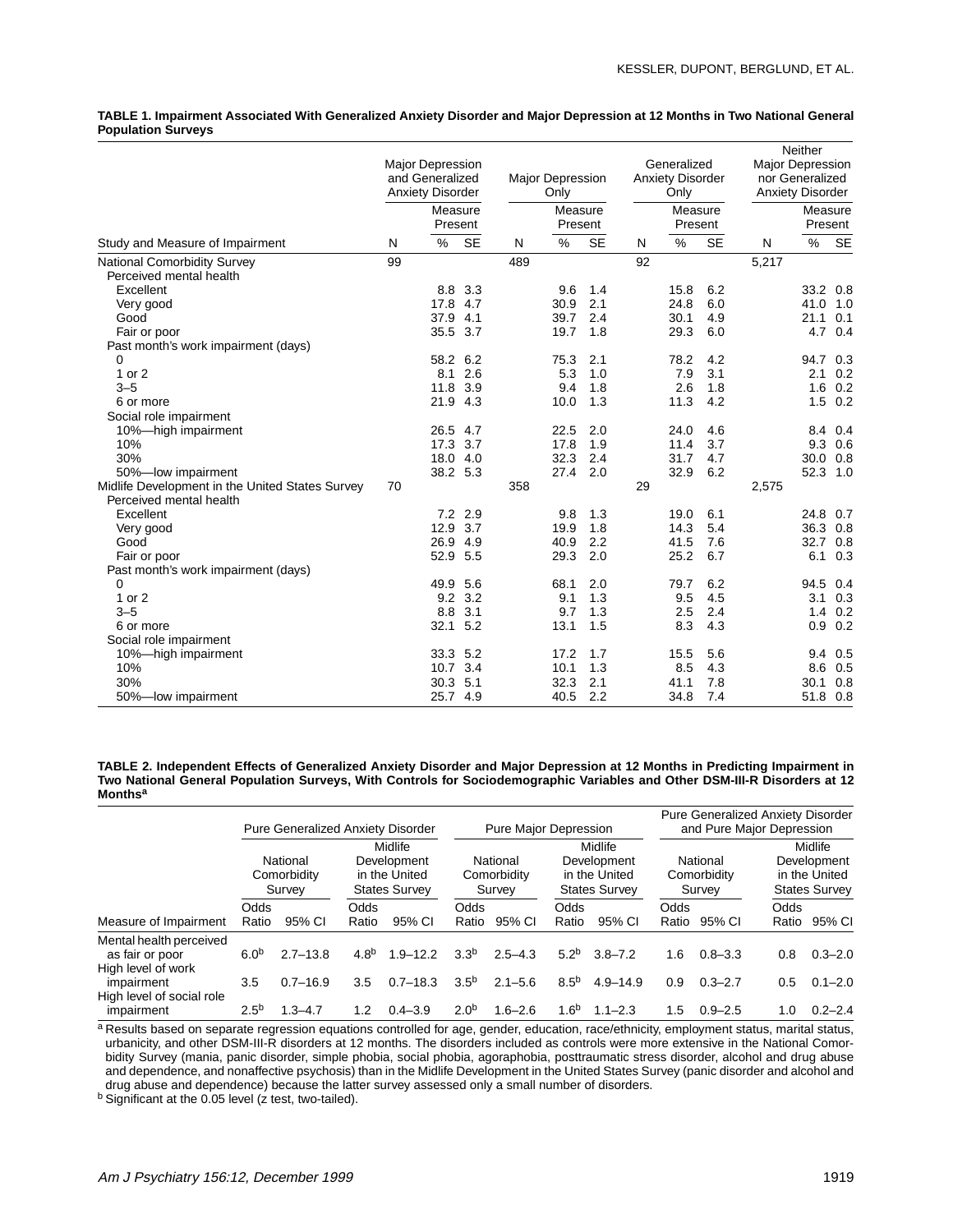|                                                                                                                  |                                |                                           | <b>Generalized Anxiety Disorder</b><br>Over and Above Major Depression |                                           | Major Depression Over and Above<br><b>Generalized Anxiety Disorder</b> |                                           |                                                    |                                               |  |
|------------------------------------------------------------------------------------------------------------------|--------------------------------|-------------------------------------------|------------------------------------------------------------------------|-------------------------------------------|------------------------------------------------------------------------|-------------------------------------------|----------------------------------------------------|-----------------------------------------------|--|
|                                                                                                                  | National Comorbidity<br>Survey |                                           | Midlife Development in<br>the United States Survey                     |                                           | <b>National Comorbidity</b><br>Survey                                  |                                           | Midlife Development in<br>the United States Survey |                                               |  |
| Measure of Impairment                                                                                            | Odds Ratio                     | 95% CI                                    | Odds Ratio                                                             | 95% CI                                    | Odds Ratio                                                             | 95% CI                                    | Odds Ratio                                         | 95% CI                                        |  |
| Mental health perceived as fair or poor<br>High level of work impairment<br>High level of social role impairment | 1.4<br>1.5<br>0.8              | $0.8 - 2.4$<br>$0.8 - 2.7$<br>$0.5 - 1.5$ | $2.7^{b}$<br>$3.5^{b}$<br>$2.4^{b}$                                    | $1.5 - 4.9$<br>$1.7 - 7.2$<br>$1.3 - 4.6$ | 1.2<br>2.2<br>1.0                                                      | $0.5 - 2.9$<br>$0.6 - 7.9$<br>$0.4 - 2.6$ | $5.2^{b}$<br>40.7 <sup>b</sup><br>4.1              | $1.6 - 17.2$<br>$3.5 - 466.1$<br>$0.8 - 20.5$ |  |

**TABLE 3. Incremental Effect of Comorbid Generalized Anxiety Disorder and Major Depression at 12 Months Compared to Separate Disorders in Predicting Impairment in Two National General Population Surveys, With Controls for Sociodemographic Variables and Other DSM-III-R Disorders at 12 Monthsa**

a Results based on separate regression equations controlled for age, gender, education, race/ethnicity, employment status, marital status, urbanicity, and other DSM-III-R disorders at 12 months.

b Significant at the 0.05 level (z test, two-tailed).

related to any of the impairment measures. The second model added information about whether the symptoms of generalized anxiety disorder usually begin first, the symptoms of major depression usually begin first, both syndromes usually begin at about the same time, or it varies at the onset of episodes of comorbid generalized anxiety disorder and major depression. This information is not significantly related to any of the impairment measures. Finally, the third model added information about the typical order in which symptoms remit during episodes of comorbid generalized anxiety disorder and major depression. This information is not significantly related to any of the impairment measures.

# **DISCUSSION**

A number of limitations need to be noted. First, the Composite International Diagnostic Interview is a layadministered diagnostic interview that only imperfectly captures the diagnostic distinctions made by experienced clinicians. This is of special concern in an analysis of the comorbidity of generalized anxiety disorder and major depression because the core symptoms of generalized anxiety disorder and major depression overlap. The evidence of good concordance between the Composite International Diagnostic Interview and independent clinical diagnoses argues against a pervasive bias (20), but it remains possible that imprecision in the Composite International Diagnostic Interview in distinguishing cases of generalized anxiety disorder and major depression plays a part in the results reported here. Second, the impairment measures are based on self-reports. Because mood disturbances can lead to distorted perceptions of role functioning (27), it is conceivable that the results reflect the influences of comorbidity on perceptions of impairment rather than on actual impairment. This is especially problematic for the measures of work impairment because respondents had to report not only days of work loss and work cutback, but they also had to make attributions as to whether these work impairments were due to problems with their emotions, nerves, or mental health.

Within the context of these limitations, our results are similar to those in previous studies in the general population (1, 28, 29), in primary care samples (11, 30), and in mental health specialty samples (31, 32) in showing that major depression is a good deal more common than generalized anxiety disorder, that there is a strong comorbidity between generalized anxiety disorder and major depression, that major depression occurs in the majority of people with generalized anxiety disorder, and that generalized anxiety disorder occurs in a substantial minority of people with major depression. This is not to say that generalized anxiety disorder and major depression are so strongly related that they cannot be distinguished—they can. For example, Brown et al. (33) tested several models of structural relationships between symptoms of anxiety and depression and found separate latent factors of positive affectivity, negative affectivity, and autonomic suppression (related to generalized anxiety disorder). This finding strongly argues that generalized anxiety disorder and major depression can be distinguished despite the overlap in many of their core symptoms. Consistent with this finding, analyses of twin data by using an additive behavior genetic model concluded that the environmental determinants of generalized anxiety disorder and major depression are distinct (34). In turn, this result is consistent with the finding in epidemiologic research that generalized anxiety disorder and major depression have significantly different sociodemographic predictors (35).

It is noteworthy that twin studies also suggest that the genes for generalized anxiety disorder and major depression are the same (34), raising the possibility that the two syndromes are different manifestations of the same underlying disorder. However, the model on which this conclusion is based assumes that the joint effects of genes and environment are additive that is, the impact of environmental determinants is not influenced by the presence or absence of the genes. This is implausible. A more realistic interactive specification, which cannot be identified with conventional twin data, might well show a differentiation of genetic effects. Consistent with this possibility, family studies show a differential aggregation of mental disorders in the families of patients with general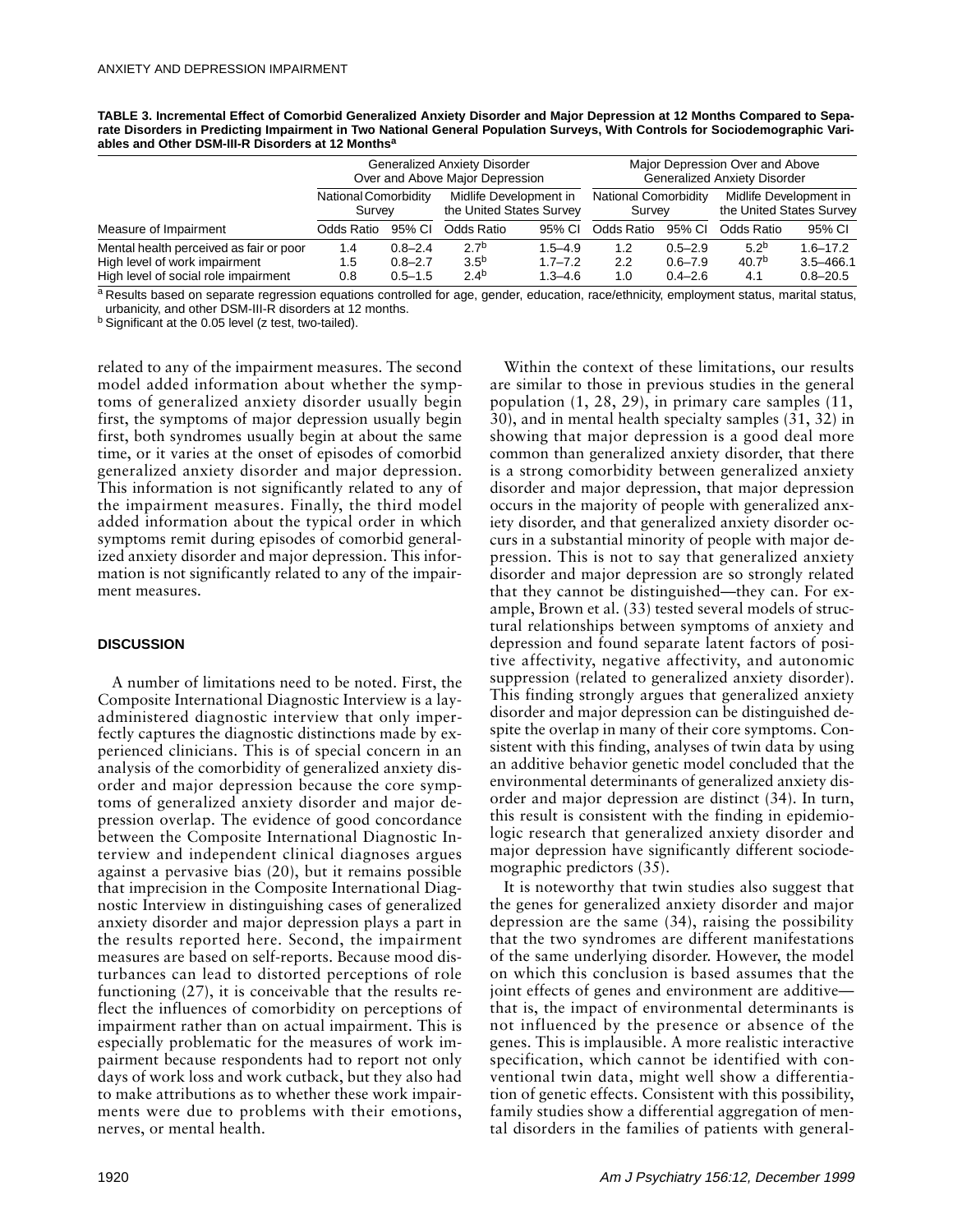ized anxiety disorder and major depression (36) and raise the possibility that comorbid generalized anxiety disorder and major depression might be a distinct disorder from pure generalized anxiety disorder or

pure major depression (37). We were able to go beyond simple bivariate analysis at 12 months with the National Comorbidity Survey data, but not with the Midlife Development in the United States Survey data (because of the absence of data on lifetime disorders and age at onset) to shed some light on two broader patterns of comorbidity. First, additional National Comorbidity Survey analysis not reported in this article shows that the absence of major depression at 12 months is uncommon among respondents with generalized anxiety disorder at 12 months and a lifetime history of major depression (8.3%). This result indirectly implies that generalized anxiety disorder and major depression covary over time within persons who have a history of both disorders. This is an implication that is consistent with previously reported direct evidence of a significant association between the persistence of generalized anxiety disorder and the persistence of major depression in the National Comorbidity Survey (15) and indirectly consistent with the suggestion that comorbid generalized anxiety disorder and major depression might be a distinct disorder. Second, further National Comorbidity Survey analysis, again not reported in this article, found that the majority (66.6%) of respondents with comorbid generalized anxiety disorder and major depression at 12 months also reported at least one other DSM-III-R anxiety disorder with an earlier age at onset than that of both generalized anxiety disorder and major depression. This means that the comorbidity of generalized anxiety disorder and major depression is often part of a larger anxiety-depression syndrome in which other anxiety disorders are temporally primary. This larger syndrome, which was not examined in the present report, warrants detailed examination in future research.

As noted in the introduction, some commentators have argued that comorbidity among patients with generalized anxiety disorder is so high that generalized anxiety disorder might more accurately be conceptualized as a prodrome, residual, or severity marker than as an independent disorder (6, 8). In evaluating this suggestion, it is important to appreciate that major depression is much more prevalent than generalized anxiety disorder (16). This means that the strong comorbidity between the two disorders translates into only a minority of people with major depression having comorbid generalized anxiety disorder but a majority of those with generalized anxiety disorder having comorbid major depression (15). The suggestion that generalized anxiety disorder is not an independent disorder fails to take a statistical artifact into consideration: less prevalent disorders, all else equal, have higher rates of comorbidity than more common disorders even when the strength of associations (odds ratios) of the two disorders with other disorders are identical. It is noteworthy in this regard that the comparative odds ratios of generalized anxiety disorder and major depression with other disorders in the National Comorbidity Survey are not consistently larger for generalized anxiety disorder (15). Furthermore, when we look at overall lifetime comorbidities of generalized anxiety disorder and major depression with any of the DSM-III-R disorders assessed in the National Comorbidity Survey, the rates are not dramatically different: 91% lifetime comorbidity for generalized anxiety disorder and 83% for major depression. Rates of episode comorbidity, which have been the focus of recent studies in primary care samples, are also not dramatically different for the two disorders. For example, Ormel et al. (10) found 61% episode comorbidity for generalized anxiety disorder and 63% for major depression, whereas Olfson et al. (11) found 88% episode comorbidity for generalized anxiety disorder and 66% for major depression. These rates are not so different as to argue that major depression is a true independent disorder whereas generalized anxiety disorder is not.

The issue of primary importance in this report regards the comparative impairment of generalized anxiety disorder and major depression. We found, consistent with previous research, that comorbid generalized anxiety disorder and major depression are associated with more impairment than are pure generalized anxiety disorder or pure major depression. We also found that respondents with only one of these disorders have more impairment than do respondents who have neither disorder, after adjusting for additional diagnoses and sociodemographic differences. However, more important from a nosological perspective, we also found that the impairment of pure generalized anxiety disorder is equivalent in magnitude to the impairment of pure major depression. This is true even when we control for the co-occurrence of all the other DSM-III-R disorders assessed in the two surveys. The finding of equivalent effects suggests that generalized anxiety disorder is consequential in and of itself and that its impairment is not due to other disorders. It is also important to note, although the results are not reported here, that these conclusions are insensitive to variation in the specifications of functional form. Specifically, whereas we presented results for dichotomous versions of the impairment measures, similar results were found in linear regression analyses by using continuous versions of these measures and separating submeasures such as work loss versus work cutback and the quality of relationships with friends versus relatives (results available on request from Dr. Kessler).

A question can be raised regarding the inconsistency of our findings with the conclusions of Olfson et al. (11) and Schonfeld et al. (12) in primary care samples that pure generalized anxiety disorder is not associated with significant impairment. However, it must be remembered that Olfson et al. and Schonfeld et al. studied very small numbers of respondents with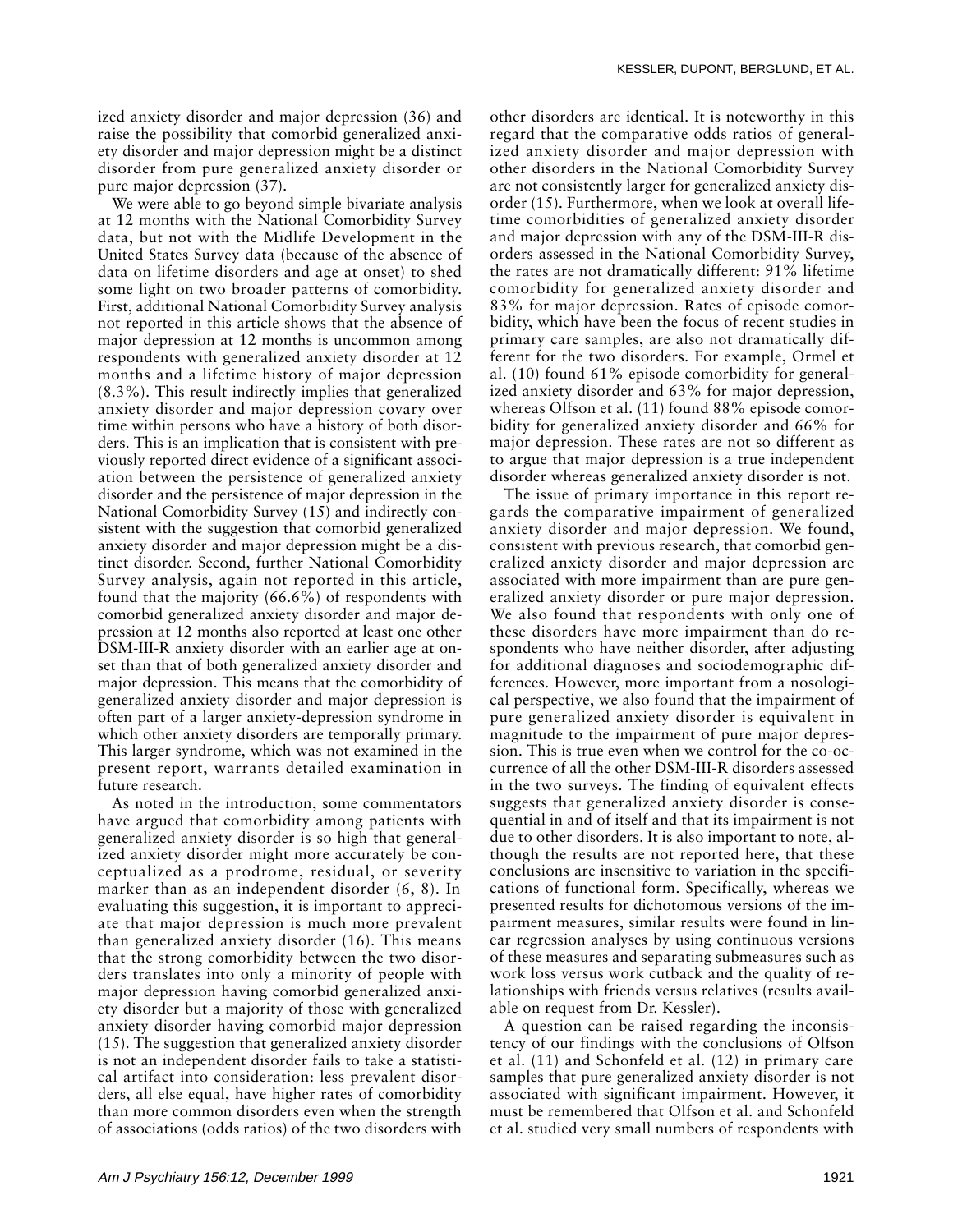pure generalized anxiety disorder, which introduced instability into their findings. The fact that significant independent effects of generalized anxiety disorder were found in the much larger and nationally representative National Comorbidity Survey and Midlife Development in the United States Survey calls the findings of Olfson et al. and Schonfeld et al. into question. The inconsistency of the results certainly suggests that this issue should be reexamined in other available data sets. However, the weight of the evidence at the moment, on the basis of the results reported here, is clear that—contrary to the suggestion that generalized anxiety disorder is better conceptualized as a prodrome, residual, or severity marker of depression rather than as an independent disorder in its own right—a substantial proportion of the cases of generalized anxiety disorder in the general population occur independently of major depression. The role impairment due to generalized anxiety disorder is comparable to that due to major depression, even after adjusting for a wide range of other comorbid disorders.

#### **REFERENCES**

- 1. Kessler RC: The epidemiology of psychiatric comorbidity, in Textbook of Psychiatric Epidemiology. Edited by Tsuang M, Tohen M, Zahner G. New York, John Wiley & Sons, 1995, pp 179–197
- 2. Wittchen H-U, Zhao S, Kessler RC, Eaton WW: DSM-III-R generalized anxiety disorder in the National Comorbidity Survey. Arch Gen Psychiatry 1994; 51:355–364
- 3. Kessler RC, Nelson CB, McGonagle KA, Liu J, Swartz MS, Blazer DG: Comorbidity of DSM-III-R major depressive disorder in the general population: results from the US National Comorbidity Survey. Br J Psychiatry 1996; 168:17–30
- 4. Durham RC, Allan T, Hackett CA: On predicting improvement and relapse in generalized anxiety disorder following psychotherapy. Br J Clin Psychol 1997; 36:101–119
- 5. Brown C, Schulberg HC, Madonia MJ, Shear MK, Houck PR: Treatment outcomes for primary care patients with major depression and lifetime anxiety disorders. Am J Psychiatry 1996; 153:1293–1300
- 6. Breslau N, Davis GC: Further evidence on the doubtful validity of generalized anxiety disorder. Psychiatry Res 1985; 16:177–179
- 7. Gorman JM: Comorbid depression and anxiety spectrum disorders. Depress Anxiety 1996–1997; 4:160–168
- 8. Nisita C, Petracca A, Akiskal HS, Galli L, Gepponi I, Cassano GB: Delimitation of generalized anxiety disorder: clinical comparisons with panic and major depressive disorders. Compr Psychiatry 1990; 31:409–415
- 9. Roy-Byrne PP: Generalized anxiety and mixed anxiety-depression: association with disability and health care utilization. J Clin Psychiatry 1996; 57:86–91
- 10. Ormel J, Von Korff M, Ustun B, Pini S, Korten A, Oldehinkel T: Common mental disorders and disability across cultures: results from the WHO Collaborative Study on Psychological Problems in General Health Care. JAMA 1994; 272:1741– 1748
- 11. Olfson M, Fireman B, Weissman MM, Leon AC, Sheehan DV, Kathol RG, Hoven C, Farber L: Mental disorders and disability among patients in a primary care group practice. Am J Psychiatry 1997; 154:1734–1740
- 12. Schonfeld WH, Verboncoeur CJ, Fifer SK, Lipschutz RC, Lubeck DP, Buesching DP: The functioning and well-being of patients with unrecognized anxiety disorders and major depressive disorder. J Affect Disord 1997; 43:105–119
- 13. Stewart AL, Hays RD, Ware JE Jr: The MOS Short-Form General Health Survey: reliability and validity in a patient population. Med Care 1988; 26:724–735
- 14. Spitzer RL, Kroenke K, Linzer M, Hahn SR, Williams JB, de-Gruy FV III, Brody D, Davies M: Health-related quality of life in primary care patients with mental disorders. JAMA 1995; 274: 1511–1517
- 15. Kessler RC: The prevalence of psychiatric comorbidity, in Treatment Strategies for Patients With Psychiatric Comorbidity. Edited by Wetzler S, Sanderson WC. New York, John Wiley & Sons, 1997, pp 23–48
- 16. Kessler RC, McGonagle KA, Zhao S, Nelson CB, Hughes M, Eshleman S, Wittchen H-U, Kendler KS: Lifetime and 12 month prevalence of DSM-III-R psychiatric disorders in the United States: results from the National Comorbidity Survey. Arch Gen Psychiatry 1994; 51:8–19
- 17. Kessler RC, Mickelson KD, Zhao S: Patterns and correlates of self-help group membership in the United States. Soc Policy 1997; 27:27–46
- 18. Kessler RC, Little RJA, Groves RM: Advances in strategies for minimizing and adjusting for survey nonresponse. Epidemiol Rev 1995; 17:192–204
- 19. World Health Organization: Composite International Diagnostic Interview (CIDI), version 1.0. Geneva, WHO, 1990
- 20. Kessler RC, Wittchen H-U, Abelson JM, McGonagle KA, Schwarz N, Kendler KS, Knäuper B, Zhao S: Methodological studies of the Composite International Diagnostic Interview (CIDI) in the US National Comorbidity Survey. Int J Methods in Psychiatr Res 1998; 7:33–55
- 21. Kessler RC, Rubinow DR, Holmes C, Abelson JM, Zhao S: The epidemiology of DSM-III-R bipolar I disorder in a general population survey. Psychol Med 1997; 27:1079–1089
- 22. Kendler KS, Gallagher TJ, Abelson JM, Kessler RC: Lifetime prevalence, demographic risk factors, and diagnostic validity of nonaffective psychosis as assessed in a US community sample: the National Comorbidity Survey. Arch Gen Psychiatry 1996; 53:1022–1031
- 23. Kessler RC, Andrews G, Mroczek D, Ustun B, Wittchen H-U: The World Health Organization Composite International Diagnostic Interview Short Form (CIDI-SF). Int J Methods in Psychiatr Res 1998; 7:171–185
- 24. Schuster TL, Kessler RC, Aseltine RH Jr: Supportive interactions, negative interactions, and depressed mood. Am J Community Psychol 1990; 18:423–438
- 25. Kish L, Frankel MR: Inferences from complex samples. J Royal Statistical Society 1974; 36:1–37
- 26. Schuckit MA: Genetic and clinical implications of alcoholism and affective disorder. Am J Psychiatry 1986; 143:140–147
- 27. Morgado A, Smith M, Lecrubier Y, Widlocher D: Depressed subjects unwittingly over-report poor social adjustment which they reappraise when recovered. J Nerv Ment Dis 1991; 179: 614–619
- 28. Robins LN, Locke BZ, Regier DA: An overview of psychiatric disorders in America, in Psychiatric Disorders in America: The Epidemiologic Catchment Area Study. Edited by Robins LN, Regier DA. New York, Free Press, 1991, pp 328–366
- 29. Kendler KS, Walters EE, Neale MC, Kessler RC, Heath AC, Eaves LJ: The structure of the genetic and environmental risk factors for six major psychiatric disorders in women: phobia, generalized anxiety disorder, panic disorder, bulimia, major depression, and alcoholism. Arch Gen Psychiatry 1995; 52: 374–383
- 30. Sherbourne CD, Jackson CA, Meredith LS, Camp P, Wells KB: Prevalence of comorbid anxiety disorders in primary care outpatients. Arch Fam Med 1996; 5:27–34
- 31. Shores MM, Glubin T, Cowley DS, Dager SR, Roy-Byrne PP, Dunner DL: The relationship between anxiety and depression: a clinical comparison of generalized anxiety disorder, dysthymic disorder, panic disorder, and major depressive disorder. Compr Psychiatry 1992; 33:237–244
- 32. Pini S, Cassano GB, Simonini E, Savino M, Russo A, Montgomery SA: Prevalence of anxiety disorders comorbidity in bi-